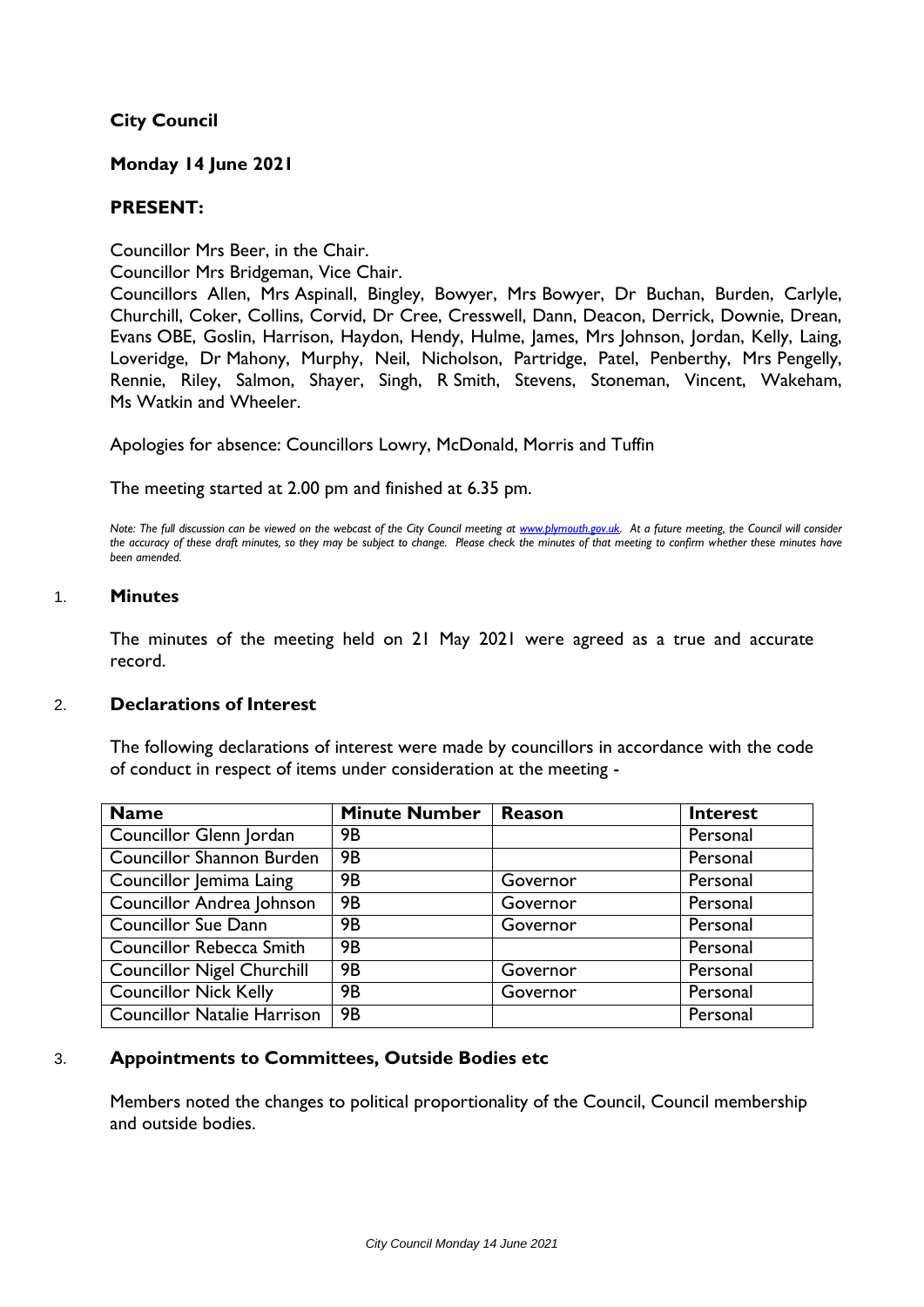## 4. **Announcements**

The Lord Mayor thanked South West Water for their substantial donations to Bowel Cancer South West and the NSPCC.

The Lord Mayor recognised:

- David Draffan, Service Director for Economic development for being awarded an MBE for services to local government.
- Professor Ray Jones, Professor of Health Informatics at the University of Plymouth had been awarded an MBE for services to digital health and social care.
- Alison Pessell, Company Secretary for Fish Markets had been awarded the MBE for services to the English fishing industry.
- Chris Robinson had been awarded the MBE for services to heritage, conservation, education, business and tourism in Plymouth.
- Mr Paul Morriss, Detachment Commander for Devon Army Cadet Force had been awarded the BEM for voluntary service to young people in Plymouth.

The Lord Mayor proposed to suspend the rules of procedure to allow the Director of Public Health Ruth Harrell to provide an update on COVID-19 to Council and answer any questions that were submitted by Councillors to Ruth.

Deputy Lord Mayor, Councillor Mrs Bridgeman seconded the proposal and went to a vote.

Members voted unanimously in favour of the motion.

Ruth Harrell, Director of Public Health presented a video to Council.

## 5. **Questions by the Public**

There were two questions submitted by members of the public.

The following question was submitted by Mr Alan Ramage and answered by Councillor Kelly (Leader of the Council).

| Answer: Plymouth City Council is a member     |
|-----------------------------------------------|
| of the Devon Pension Fund. This is not the    |
| Plymouth City Council pension fund and as     |
| such Plymouth City Council are reliant upon   |
| Devon County Council to set their strategic   |
| decisions as we have no direct control over   |
| the fund or its administration. However, the  |
| Devon Pension Fund (DPF) has pledged its      |
| portfolio of investments will be net zero by  |
| 2050 at the latest. The funds investments in  |
| companies classed as carbon intensive have    |
| fallen significantly over the last few years. |
| When last measured in December 2019 it        |
| showed a 21.5% reduction when compared        |
|                                               |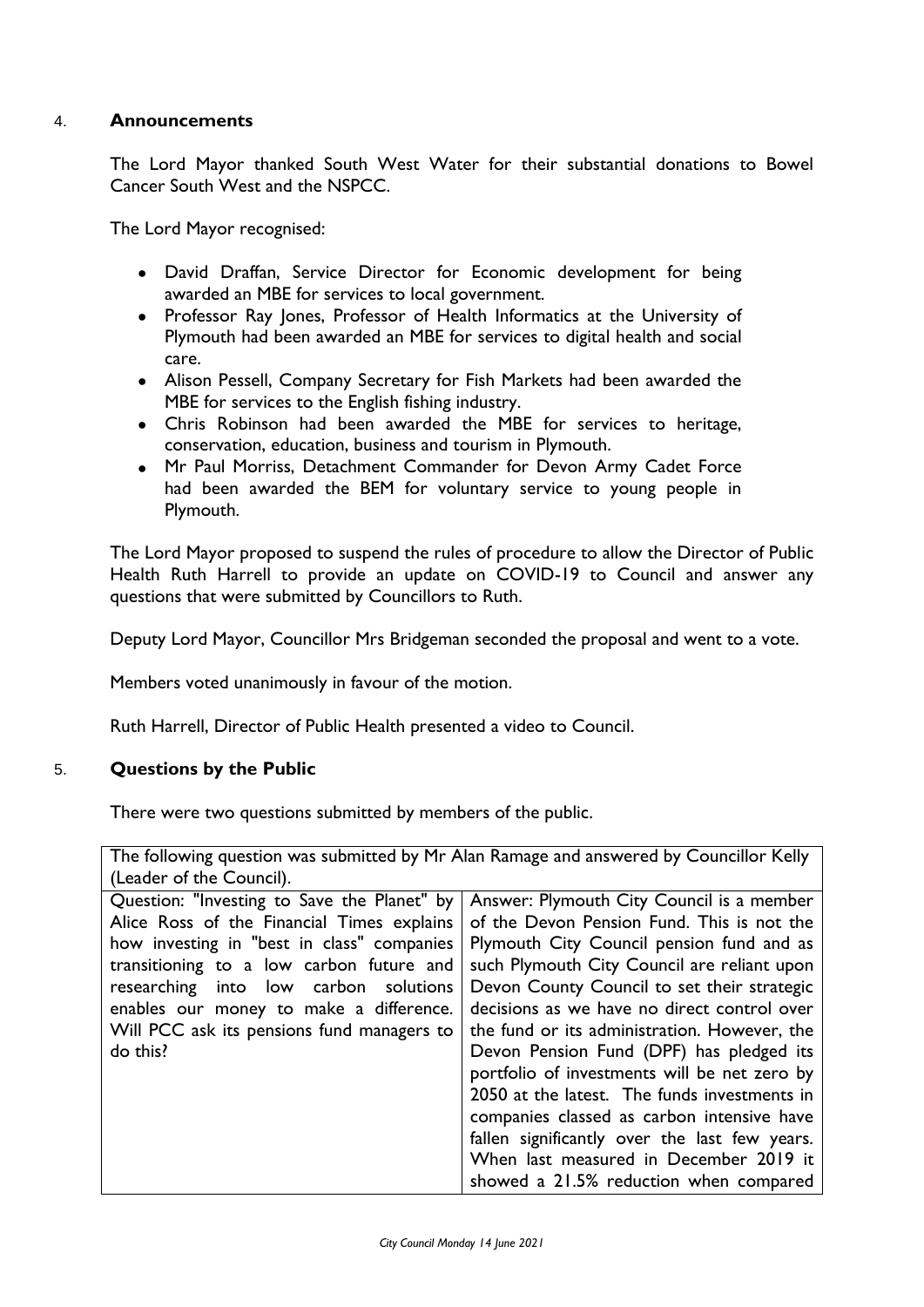|                                                                                                                                                                                                                                                                                                                              | to 9 months previously. In the short term<br>the fund has committed to invest £200<br>million into renewable energy infrastructure<br>funds by the Brunel pension partnership. The<br>DPF work with the Brunel Pension<br>partnership will decarbonise all it's current<br>investments at a rate of 7% a year and to<br>increase investments into carbon solutions.<br>The DPF committed to not only reducing the<br>carbon footprint of current investments but<br>to ensure that in the long term investments<br>are carbon neutral.                                                                                                                                                                                                                                                                                                                                                                                                                                                                                                                                                                                               |
|------------------------------------------------------------------------------------------------------------------------------------------------------------------------------------------------------------------------------------------------------------------------------------------------------------------------------|--------------------------------------------------------------------------------------------------------------------------------------------------------------------------------------------------------------------------------------------------------------------------------------------------------------------------------------------------------------------------------------------------------------------------------------------------------------------------------------------------------------------------------------------------------------------------------------------------------------------------------------------------------------------------------------------------------------------------------------------------------------------------------------------------------------------------------------------------------------------------------------------------------------------------------------------------------------------------------------------------------------------------------------------------------------------------------------------------------------------------------------|
| Riley (Cabinet Member for Governance, HR, IT and Community Safety).                                                                                                                                                                                                                                                          | The following question was submitted by Mrs Sonia Hosking and answered by Councillor                                                                                                                                                                                                                                                                                                                                                                                                                                                                                                                                                                                                                                                                                                                                                                                                                                                                                                                                                                                                                                                 |
| Question: In light of the growing antisocial<br>behaviour in Southway and particularly the<br>recent constant vandalism to the fence on<br>bond Street field, do the council have any<br>intention or budget for considering CCTV<br>for the safety and well-being of the residents<br>and be a deterrent for the offenders? | Answer: Plymouth City Council remains<br>committed to addressing matters relating to<br>anti-social or criminal behaviour to minimise<br>the impact this has on communities and<br>victims.<br>Since being made aware of the emerging<br>issues in Southway, Plymouth City Council<br>have been working in partnership with<br>Devon and Cornwall Police to develop an<br>intelligence picture in the area to consider<br>the tactical deployment of resources.<br>Reviewing information, we are currently not<br>able to substantiate the deployment of a<br>rapid CCTV solutions,<br>however<br>this<br>information will continue to be reviewed by<br>the multi-agency arrangements set up.<br>The partnership approach has resulted in the<br>implementation of a localised problem-solving<br>plan with the Community Connections<br>Community Youth Pop Up team, carrying out<br>'feet on the street' patrols, engaging with<br>those identified in order to direct them into<br>alternative activities and offer support where<br>required. Further to this the local policing<br>team will be carrying out increased patrols |
|                                                                                                                                                                                                                                                                                                                              | throughout the area to develop intelligence,<br>immediate<br>interventions<br>where<br>provide<br>required, engage with those concerned and<br>offer reassurance to local residents.<br>Information collected during this response<br>will be shared and reviewed by Plymouth                                                                                                                                                                                                                                                                                                                                                                                                                                                                                                                                                                                                                                                                                                                                                                                                                                                        |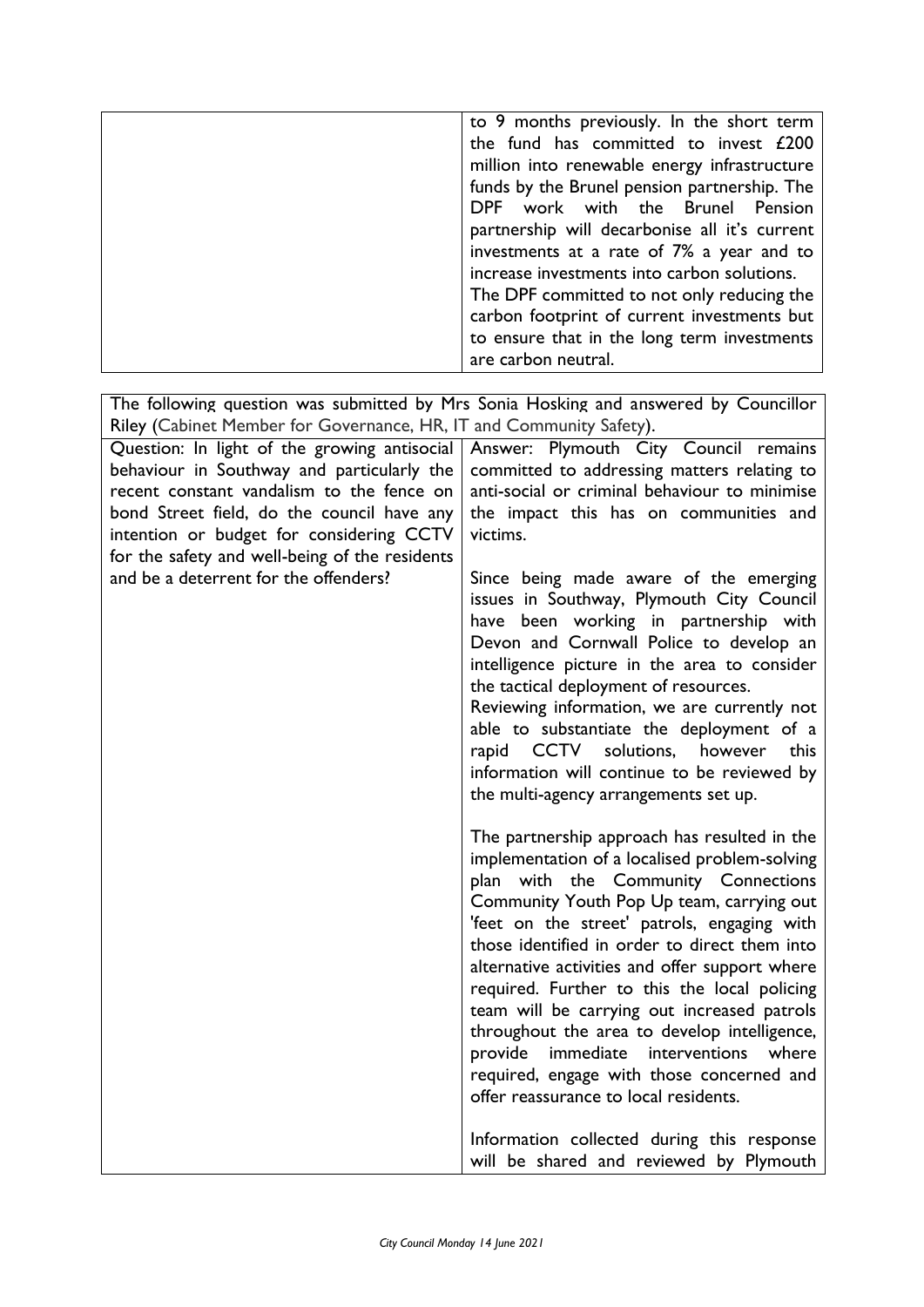| City Council's Community Safety Team, and<br>the Child Centred Policing team, both of<br>whom specialise in interventions to limit risk.<br>They also provide support and instigate<br>enforcement activity where necessary and<br>proportionate. As information is developed,<br>further consideration to the deployment of<br>rapid CCTV solutions will be given.                                                                                               |
|-------------------------------------------------------------------------------------------------------------------------------------------------------------------------------------------------------------------------------------------------------------------------------------------------------------------------------------------------------------------------------------------------------------------------------------------------------------------|
| As part of the Councils long-term approach,<br>services are working together and with key<br>partners for the planning, scope and design of<br>CCTV solutions within the city. This work<br>seeks to optimise coverage within the city<br>and ensure that known trouble spots have<br>sufficient coverage. This will include updating<br>some of the current analogue cameras to<br>digital cameras and filling identified gaps with<br>rapid deployment options. |

## 6. **Capital and Revenue Outturn Report 2020 - 21**

Councillor Nick Kelly, Leader of the Council, introduced the provisional Capital and Revenue report for the financial year 2020/21 report this was seconded by Councillor Evans OBE (Leader of the opposition).

Councillor Evans OBE (Leader of the opposition) and Councillor Kelly (Leader of the Council) gave speeches on their perspectives regarding the report.

Following debate, with contributions from Councillors Dann and Nicholson Council agreed to:-

- 1. Note the provisional revenue outturn position as at 31 March 2021
- 2. Note the Capital Outturn Report including the Capital Financing Requirement of £105.741m.
- 3. Reverse the September 2020 Cabinet decision to approve the creation of a Covid Reserve to fund the additional costs and lost income arising from the Pandemic.
- 4. Approve the carry forward of COVID-19 grants received in advance for draw down in 2021/22 in line with Government guidelines
- 5. Approve the carry forward of a contingency sum of £3.526m.

## 7. **Corporate Plan 2021 - 25**

Councillor Kelly, Leader of the Council introduced the motion on the Corporate Plan for 2021-2025.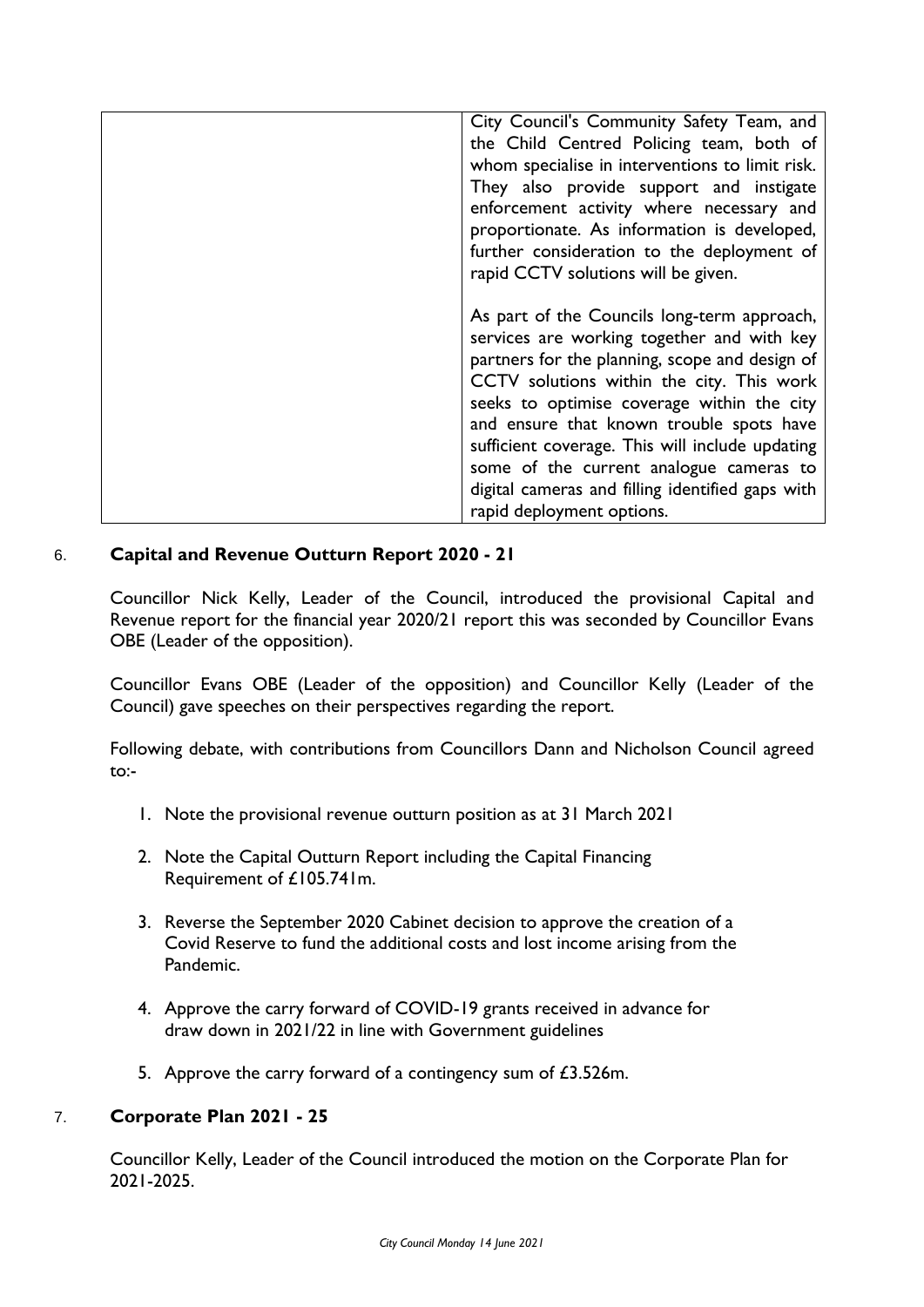The revised Corporate Plan 2021-2025 aimed to reflect the new Administration's vision for the city and the Council, and to reframe the Council's mission, values and priorities to support this.

In addition, following fifteen months of unprecedented challenges created both nationally and locally by the COVID-19 pandemic there had been an opportunity to reintegrate response and recovery activities into the Corporate Plan and the Council's associated delivery plans. The report described the revisions that have been made to the Corporate Plan, and asked the Council to adopt it.

Following debate, with contributions from Councillors Dr Buchan, Dann, Evans OBE, Nicholson, Wheeler, Mrs Aspinall and Kelly.

Council agreed to:

• Adopt the Corporate Plan 2021-25 at Appendix B of the report

Votes For: (27) Councillors Bingley, Mrs Bridgeman, Burden, Carlyle, Collins, Deacon, Downie, Drean, Harrison, Hulme, James, Mrs Johnson, Jordan, Kelly, Loveridge, Dr Mahony, Nicholson, Partridge, Patel, Mrs Pengelly, Riley, Salmon, Shayer, Smith, Stoneman, Wakeham and Singh.

Votes Against: (0)

Abstentions: (24) Councillors Allen, Mrs Aspinall, Bowyer, Mrs Bowyer, Dr Buchan, Churchill, Coker, Corvid, Cresswell, Dann, Derrick, Evans OBE, Haydon, Goslin, Hendy, Laing, Murphy, Penberthy, Rennie, Stevens, Vincent, Mrs Watkin, Wheeler and Neil.

Did not vote/absent: (6) Councillors Mrs Beer (Lord Mayor), Dr Cree, Lowry, McDonald, Morris, Tuffin,

The motion was carried.

#### 9. **NHS Dental Waiting Lists**

Councillor Mrs Aspinall introduced the motion on NHS Dental Waiting Lists. This was seconded by Councillor Laing.

After a debate this motion was passed.

Votes for: (45) Councillors Allen, Mrs Aspinall, Dr Buchan, Coker, Corvid, Cresswell, Dann, Derrick, Haydon, Goslin, Hendy, Laing, Murphy, Penberthy, Rennie, Stevens, Vincent, Churchill, Wheeler, Neil, Bingley, Mrs Bridgeman, Burden, Carlyle, Collins, Deacon, Downie, Drean, Harrison, Hulme, James, Jordan, Kelly, Loveridge, Nicholson, Partridge, Patel, Mrs Pengelly, Riley, Salmon, Shayer, Smith, Stoneman, Wakeham, Singh.

Votes Against: (0)

Abstentions: (0)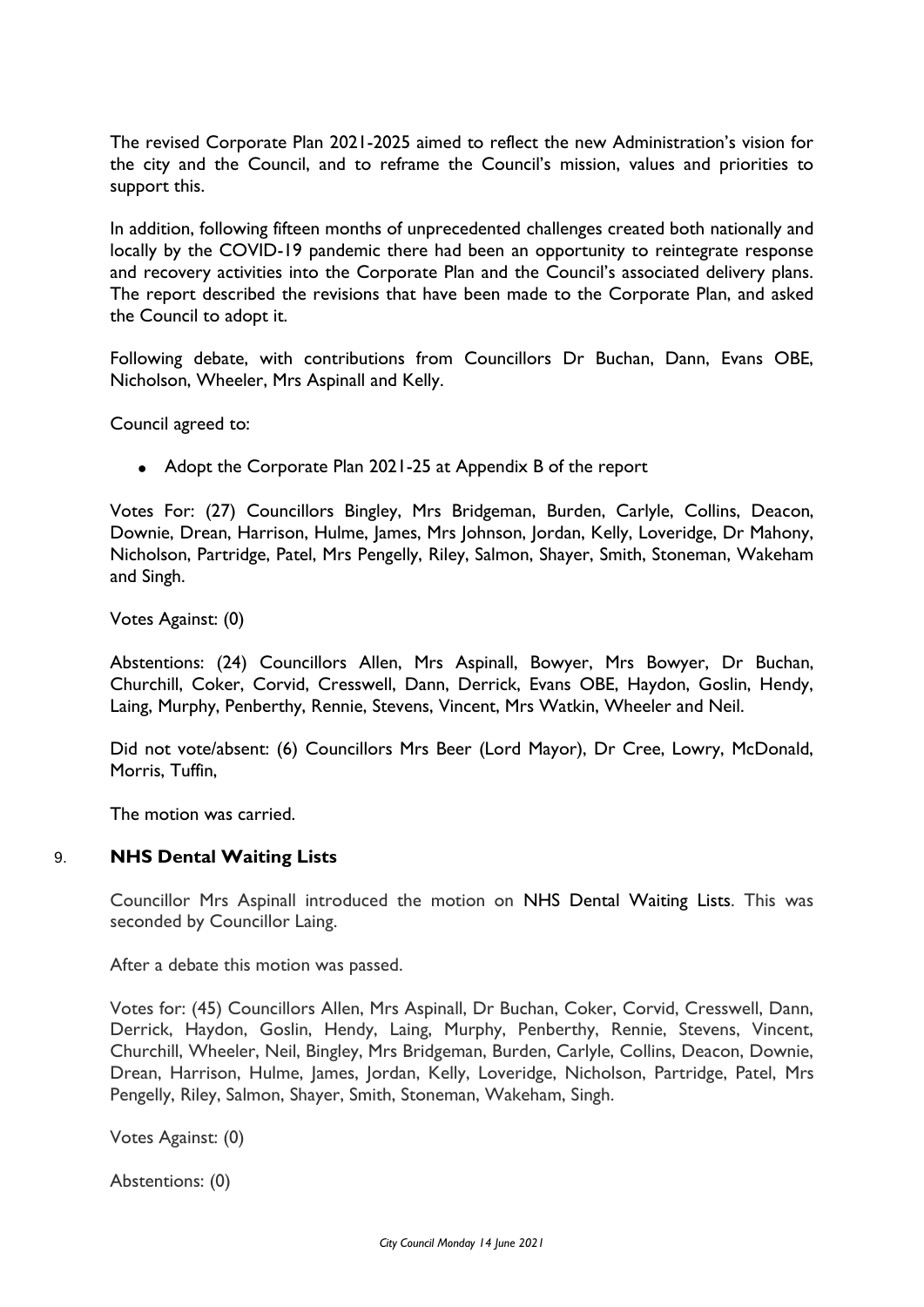Absent/Did not vote: (11) Councillors Mrs Bowyer, Bowyer, Ms Watkin, Dr Mahony, Mrs Johnson, Tuffin, Morris, McDonald, Lowry, Dr Cree and Mrs Beer.

## 10. **Education Recovery Plan**

Councillor Cresswell prosed this Motion on Notice for the Education Recovery Plan which had been seconded by Councillor Allen.

Councillor Cresswell presented the motion on notice to council which requested Council to:

Following a debate the motion was carried.

Votes for: (49) Councillors Allen, Mrs Aspinall, Dr Buchan, Coker, Corvid, Cresswell, Dann, Derrick, Evans OBE, Haydon, Goslin, Hendy, Laing, Murphy, Penberthy, Rennie, Stevens, Vincent, Churchill, Mrs Johnson, Wheeler, Neil, Bingley, Mrs Bridgeman, Burden, Carlyle, Collins, Deacon, Downie, Drean, Harrison, Hulme, James, Jordan, Kelly, Loveridge, Nicholson, Partridge, Patel, Mrs Pengelly, Riley Salmon, Shayer, Smith, Stoneman, Wakeham, Singh, Mrs Bowyer, and Bowyer.

Votes Against: (0)

Abstentions: (0)

Absent/Did not vote: (8) Councillors Mrs Beer, Dr Cree, Lowry, McDonald, Morris, Tuffin, Mrs Watkin and Dr Mahony.

#### 11. **Mental Health Services**

Councillor Mrs Aspinall introduced the motion on Mental Health Services. This was seconded by Councillor Haydon.

Following a debate the motion was carried.

Votes for (46):

Councillors Allen, Mrs Aspinall, Bingley, Mrs Bridgeman, Dr Buchan, Burden, Carlyle, Collins, Churchill, Coker, Corvid, Cresswell, Dann, Deacon, Derrick, Downie, Drean, Evans OBE, Goslin, Harrison, Haydon, Hendy, Hulme, James, Jordan, Kelly, Laing, Loveridge, Murphy, Neil, Nicholson, Partridge, Patel, Penberthy, Mrs Pengelly, Rennie, Riley, Salmon, Shayer, Singh, Smith, Stevens, Stoneman, Vincent, Wakeham and Wheeler.

Votes Against (0):

Abstentions: (0)

Did not vote/Absent (11): Councillors Mrs Beer, Bowyer, Mrs Bowyer, Dr Cree, Johnson, Lowry, Dr Mahony, McDonald, Morris, Tuffin and Ms Watkin.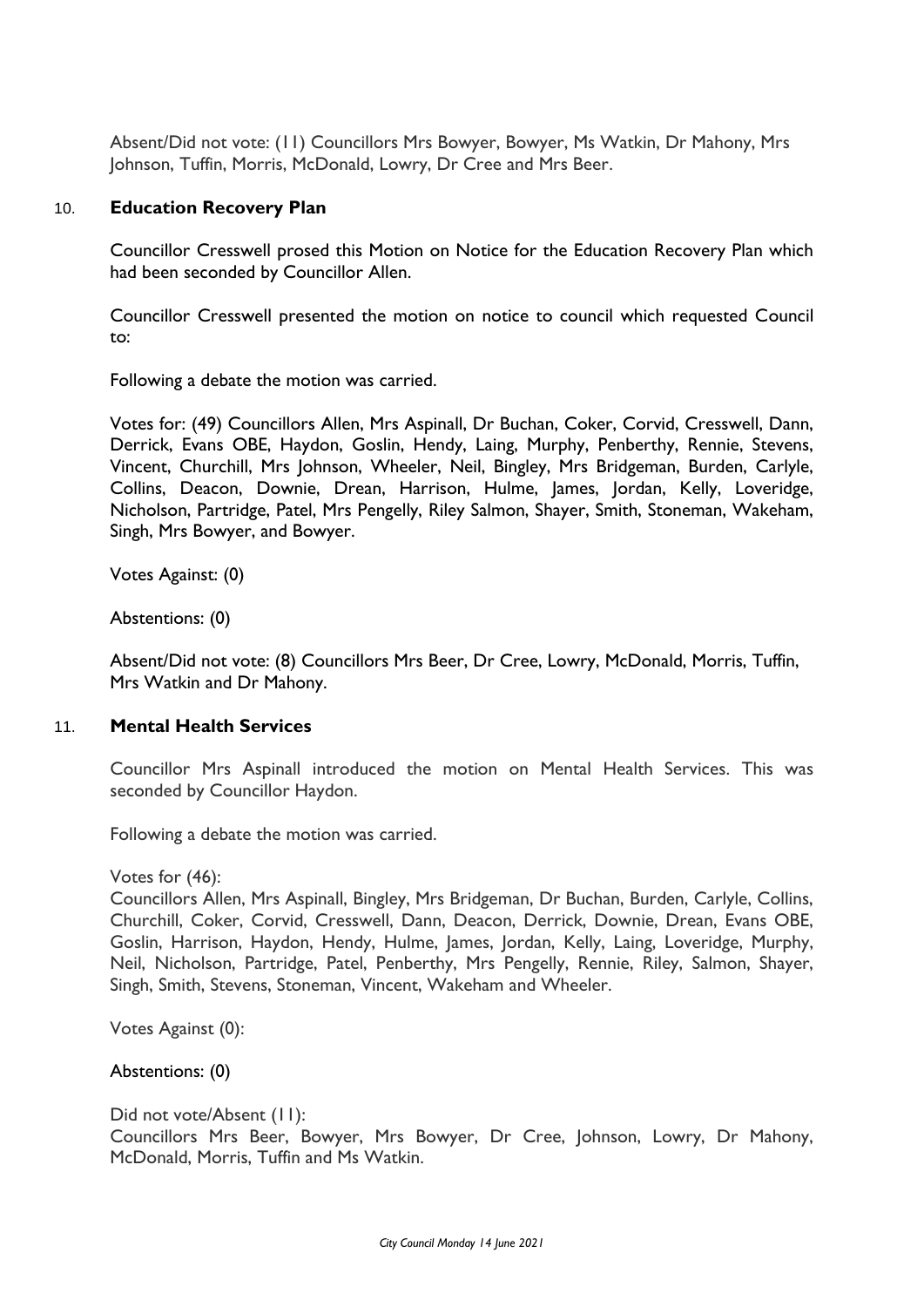# 12. **Opting Out of NHS Patient Data sharing with the Private Sector**

Councillor Evans OBE introduced the motion on Opting Out of NHS Patient Data sharing with the Private Sector and moved an amendment to include a date change. This was seconded by Councillor Corvid.

Following a debate the motion was carried.

### Votes for (46):

Councillors Allen, Mrs Aspinall, Bingley, Mrs Bridgeman, Dr Buchan, Burden, Carlyle, Collins, Churchill, Coker, Corvid, Cresswell, Dann, Deacon, Derrick, Downie, Drean, Evans OBE, Goslin, Harrison, Haydon, Hendy, Hulme, James, Jordan, Kelly, Laing, Loveridge, Murphy, Neil, Nicholson, Partridge, Patel, Penberthy, Mrs Pengelly, Rennie, Riley, Salmon, Shayer, Singh, Smith, Stevens, Stoneman, Vincent, Wakeham and Wheeler.

Votes Against (0):

## Abstentions: (0)

Did not vote/Absent (11):

Councillors Mrs Beer, Bowyer, Mrs Bowyer, Dr Cree, Johnson, Lowry, Dr Mahony, McDonald, Morris, Tuffin and Ms Watkin.

## 13. **Urgent Key Decisions to be Reported**

Councillor Nicholson (Deputy Leader) gave a brief update on an urgent key decisions taken since the last meeting. The update was seconded by Councillor Evans OBE.

Development of a Plymouth Short Term Care Centre

Council noted the urgent key decision taken by Councillor Evans OBE, and published on the 15 March 2021.

## 14. **Questions by Councillors**

|  | From                                                                                                                                                                                                                                                                 | <b>To</b>             | <b>Subject</b>                 |
|--|----------------------------------------------------------------------------------------------------------------------------------------------------------------------------------------------------------------------------------------------------------------------|-----------------------|--------------------------------|
|  | <b>Councillor Dann</b>                                                                                                                                                                                                                                               | <b>Councillor Mrs</b> | A commitment to reopen the     |
|  |                                                                                                                                                                                                                                                                      | <b>Bridgeman</b>      | airport and PCC leading on the |
|  |                                                                                                                                                                                                                                                                      |                       | climate change? Councillor     |
|  |                                                                                                                                                                                                                                                                      |                       | Nicholson reported<br>that     |
|  |                                                                                                                                                                                                                                                                      |                       | Councillor Mrs Bridgeman not   |
|  |                                                                                                                                                                                                                                                                      |                       | responsible for the airport.   |
|  | Response: There are clean green technologies in aviation now as well as drone<br>technology.<br>Supplementary Question: The conservatives closed the airport. There is a need to<br>drastically reduce carbon in the city. How do persuade cabinet colleagues to re- |                       |                                |
|  |                                                                                                                                                                                                                                                                      |                       |                                |
|  |                                                                                                                                                                                                                                                                      |                       |                                |
|  |                                                                                                                                                                                                                                                                      |                       |                                |
|  | open airport?                                                                                                                                                                                                                                                        |                       |                                |
|  | Response: All discussed within the manifesto regardless of history.                                                                                                                                                                                                  |                       |                                |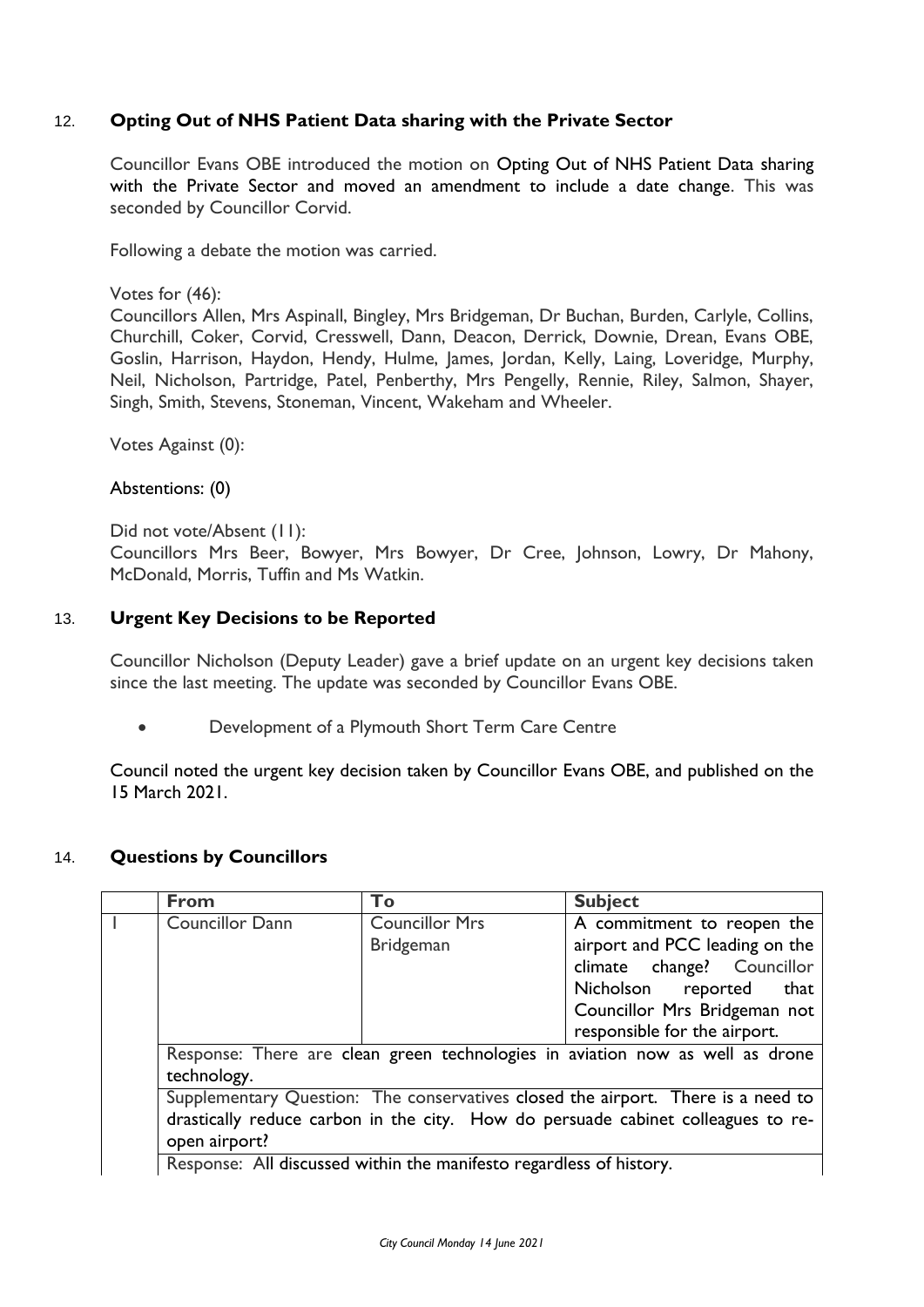| $\overline{2}$ | <b>Councillor Stevens</b>                                                                                                                            | <b>Councillor Mrs Pengelly</b>                                               | Lat52 flats and the safety of the                                                  |
|----------------|------------------------------------------------------------------------------------------------------------------------------------------------------|------------------------------------------------------------------------------|------------------------------------------------------------------------------------|
|                |                                                                                                                                                      |                                                                              | building, emergency work and                                                       |
|                |                                                                                                                                                      |                                                                              | the concern for residents. Can                                                     |
|                |                                                                                                                                                      |                                                                              | that<br>local<br>assure<br>you                                                     |
|                |                                                                                                                                                      |                                                                              | councillors are briefed in good                                                    |
|                |                                                                                                                                                      |                                                                              | time and in a language we can                                                      |
|                |                                                                                                                                                      |                                                                              | understand?                                                                        |
|                | that this is addressed.                                                                                                                              |                                                                              | Response: Apologies that you have not received the information and I will ensure   |
|                |                                                                                                                                                      |                                                                              | Supplementary question: A briefing scheduled later this month and residents need   |
|                |                                                                                                                                                      | the information now and not in a couple of weeks.                            |                                                                                    |
|                |                                                                                                                                                      | Response: Will get back to you as quickly as possible.                       |                                                                                    |
| 3              | <b>Councillor Churchill</b>                                                                                                                          | Councillor Mrs Bridgeman                                                     | South Hams undertaking the bin                                                     |
|                |                                                                                                                                                      |                                                                              | collection at Sherford and PCC                                                     |
|                |                                                                                                                                                      |                                                                              | taxpayers are being refuses bin                                                    |
|                |                                                                                                                                                      |                                                                              | collections from South Hams                                                        |
|                |                                                                                                                                                      |                                                                              | and PCC - what is going on?                                                        |
|                |                                                                                                                                                      | Response: Please forward this as case work and this is not acceptable.       |                                                                                    |
| $\overline{4}$ | <b>Councillor Hulme</b>                                                                                                                              | Councillor Mrs Bridgeman                                                     | Timeframe for when Weston                                                          |
|                |                                                                                                                                                      |                                                                              | Mill tip to be open 7 days?                                                        |
|                |                                                                                                                                                      | Response: Waiting for staff to comeback and priority has been grass cutting. |                                                                                    |
| 5              | <b>Councillor Singh</b>                                                                                                                              | Councillor Mrs Bridgeman                                                     | The renaming of Sir John                                                           |
|                |                                                                                                                                                      |                                                                              | Hawkins Square and the road                                                        |
|                |                                                                                                                                                      |                                                                              | sign not been replaced. If there                                                   |
|                |                                                                                                                                                      |                                                                              | was an emergency tomorrow                                                          |
|                |                                                                                                                                                      |                                                                              | who would be responsible?                                                          |
|                |                                                                                                                                                      | Response: Forward this question to me and I will address this.               |                                                                                    |
|                |                                                                                                                                                      |                                                                              | Supplementary question: Road name missing and no name attached if someone dying    |
|                | on a road who would be accountable?                                                                                                                  |                                                                              |                                                                                    |
|                | Response: I do not have a response at this time.                                                                                                     |                                                                              |                                                                                    |
| 6              | Councillor Haydon                                                                                                                                    | Councillor Deacon                                                            | Update on how many people                                                          |
|                |                                                                                                                                                      |                                                                              | we have helped so far on the                                                       |
|                |                                                                                                                                                      |                                                                              | This<br>EU settlement scheme.                                                      |
|                |                                                                                                                                                      |                                                                              | scheme ends on 30 June?                                                            |
|                |                                                                                                                                                      |                                                                              |                                                                                    |
|                |                                                                                                                                                      | Response: Will have to get back to you with a response.                      |                                                                                    |
|                |                                                                                                                                                      |                                                                              | Supplementary question: Could he please explain to these citizens where they need  |
|                |                                                                                                                                                      | to go for help? But understand that Councillor Deacon is new in post.        |                                                                                    |
|                | Councillor Dr Buchan                                                                                                                                 |                                                                              | Councillor Mrs Bridgeman   When would the schedule be                              |
| 7              |                                                                                                                                                      |                                                                              | published<br>regarding<br>the                                                      |
|                |                                                                                                                                                      |                                                                              | neighbourhood sweep?                                                               |
|                |                                                                                                                                                      |                                                                              | Response: They were still working on the schedules for back lane cleaning and will |
|                | answer this in an email.                                                                                                                             |                                                                              |                                                                                    |
|                | Supplementary question: Can you clarify in Honicknowle Ward actions have not                                                                         |                                                                              |                                                                                    |
|                | been seen and timescale that residents and councillors to check?<br>Response: They are looking to update the website and to make more user friendly. |                                                                              |                                                                                    |
| 8              | Councillor Dann                                                                                                                                      | <b>Councillor Mrs</b>                                                        |                                                                                    |
|                |                                                                                                                                                      |                                                                              | Grass maintenance digital map,                                                     |
|                |                                                                                                                                                      | Bridgeman                                                                    | grass to cut and where to be cut                                                   |
|                |                                                                                                                                                      |                                                                              | taken to<br>scrutiny<br>in March.                                                  |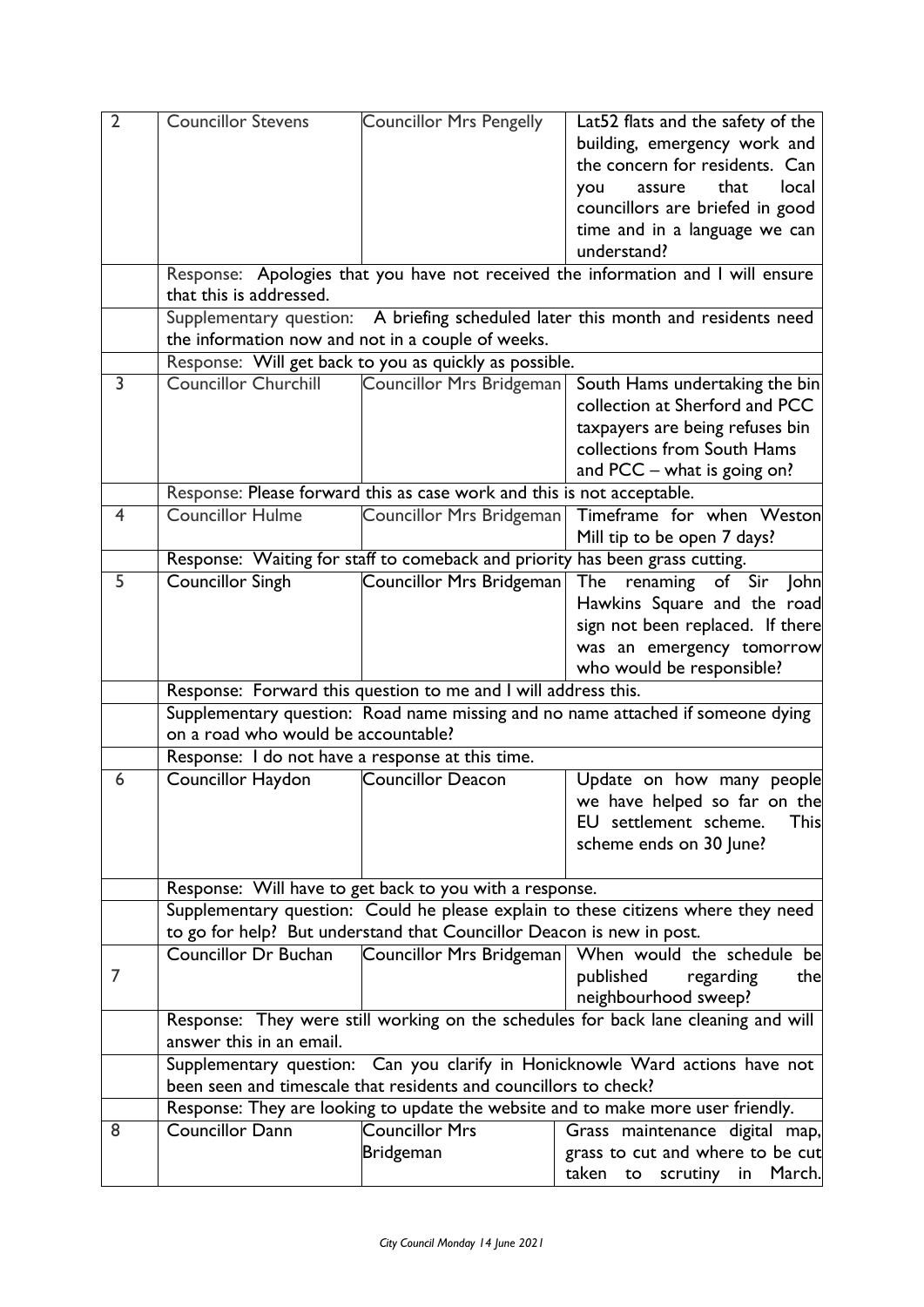|             |                                                                                   |                                                                                | Were you aware this was publicly                                                     |  |
|-------------|-----------------------------------------------------------------------------------|--------------------------------------------------------------------------------|--------------------------------------------------------------------------------------|--|
|             |                                                                                   |                                                                                | available?                                                                           |  |
|             |                                                                                   | Response: When I first undertook this role I checked the website, there was no |                                                                                      |  |
|             |                                                                                   |                                                                                | clear detail and this will be addressed and website updated and the information      |  |
|             | available to residents.                                                           |                                                                                |                                                                                      |  |
|             |                                                                                   |                                                                                | Supplementary question: On 24 March any resident could access the information        |  |
|             |                                                                                   |                                                                                | and would also like to ask engagement sent to all councillors for their comments and |  |
|             |                                                                                   |                                                                                | as we were in full lockdown - how on earth engage with every resident when in full   |  |
|             |                                                                                   |                                                                                | lockdown. What other engagement could have been possibly been carried out?           |  |
|             |                                                                                   |                                                                                | Response: Some consultation better than no consultation for e.g. tree planting       |  |
|             |                                                                                   | happened in in my ward and I wasn't consulted on.                              |                                                                                      |  |
| 9           | <b>Councillor Stevens</b>                                                         | Councillor Mrs Pengelly                                                        | Controversial<br>planning                                                            |  |
|             |                                                                                   |                                                                                | application at Hamoaze House.                                                        |  |
|             |                                                                                   |                                                                                | The Planning Department are                                                          |  |
|             |                                                                                   |                                                                                | investigating a breach of planning                                                   |  |
|             |                                                                                   |                                                                                | conditions. Will she be as                                                           |  |
|             |                                                                                   |                                                                                | frustrated as me because the                                                         |  |
|             |                                                                                   |                                                                                | applicant is PCC and the agent is                                                    |  |
|             |                                                                                   |                                                                                | a member of staff? PCC not                                                           |  |
|             |                                                                                   |                                                                                | following planning conditions?                                                       |  |
|             |                                                                                   |                                                                                | Response: Councillor Stevens wants me to respond to a planning application that I    |  |
|             |                                                                                   | am not aware of. Yes I do follow your frustrations.                            |                                                                                      |  |
|             |                                                                                   |                                                                                | Supplementary question: Can you please liaise with the community connections         |  |
|             |                                                                                   |                                                                                | officer to ensure any breach is stopped and planning applications can proceed in the |  |
|             | usual way that we would all expect.                                               |                                                                                |                                                                                      |  |
|             | Response: Yes                                                                     |                                                                                |                                                                                      |  |
| $ 0\rangle$ | <b>Councillor Coker</b>                                                           | Councillor Drean                                                               | The long awaited Better Bus                                                          |  |
|             |                                                                                   |                                                                                | Strategy announced just before                                                       |  |
|             |                                                                                   |                                                                                | the election can you confirm                                                         |  |
|             |                                                                                   |                                                                                | that PCC has agreed with the                                                         |  |
|             |                                                                                   |                                                                                | Department of Transport to                                                           |  |
|             |                                                                                   |                                                                                | receive £100k to set up before                                                       |  |
|             |                                                                                   |                                                                                | l Oct Bus<br>the<br>Quality                                                          |  |
|             |                                                                                   |                                                                                | Partnership?                                                                         |  |
|             |                                                                                   |                                                                                | Response: Yes I can I will also will be talking to the bus and coach industry        |  |
|             |                                                                                   |                                                                                | important to hear their views and as soon as I have more information will share.     |  |
|             | Supplementary question: Infrastructure interventions and to encourage more people |                                                                                |                                                                                      |  |
|             |                                                                                   |                                                                                | to use public transport please explain how a manifesto reducing free car parking     |  |
|             | charges in the city centre sits with that agenda.                                 |                                                                                |                                                                                      |  |
|             |                                                                                   |                                                                                | Response: This is being looked at by the team and we are looking at all options.     |  |
| П           | <b>Councillor Neil</b>                                                            | <b>Councillor Mrs</b>                                                          | Manifesto pledges including the                                                      |  |
|             |                                                                                   | <b>Bridgeman</b>                                                               | the<br>bin<br>scrapping<br>delivery                                                  |  |
|             |                                                                                   |                                                                                | charges, scrapping the charges                                                       |  |
|             |                                                                                   |                                                                                | for rubble etc and extending                                                         |  |
|             |                                                                                   |                                                                                | garden waste collections<br>to                                                       |  |
|             |                                                                                   |                                                                                | November. Can you reassure                                                           |  |
|             |                                                                                   |                                                                                | me that in delivering that there                                                     |  |
|             |                                                                                   |                                                                                | would be no detriment to the                                                         |  |
|             |                                                                                   |                                                                                | staff concerned in terms of                                                          |  |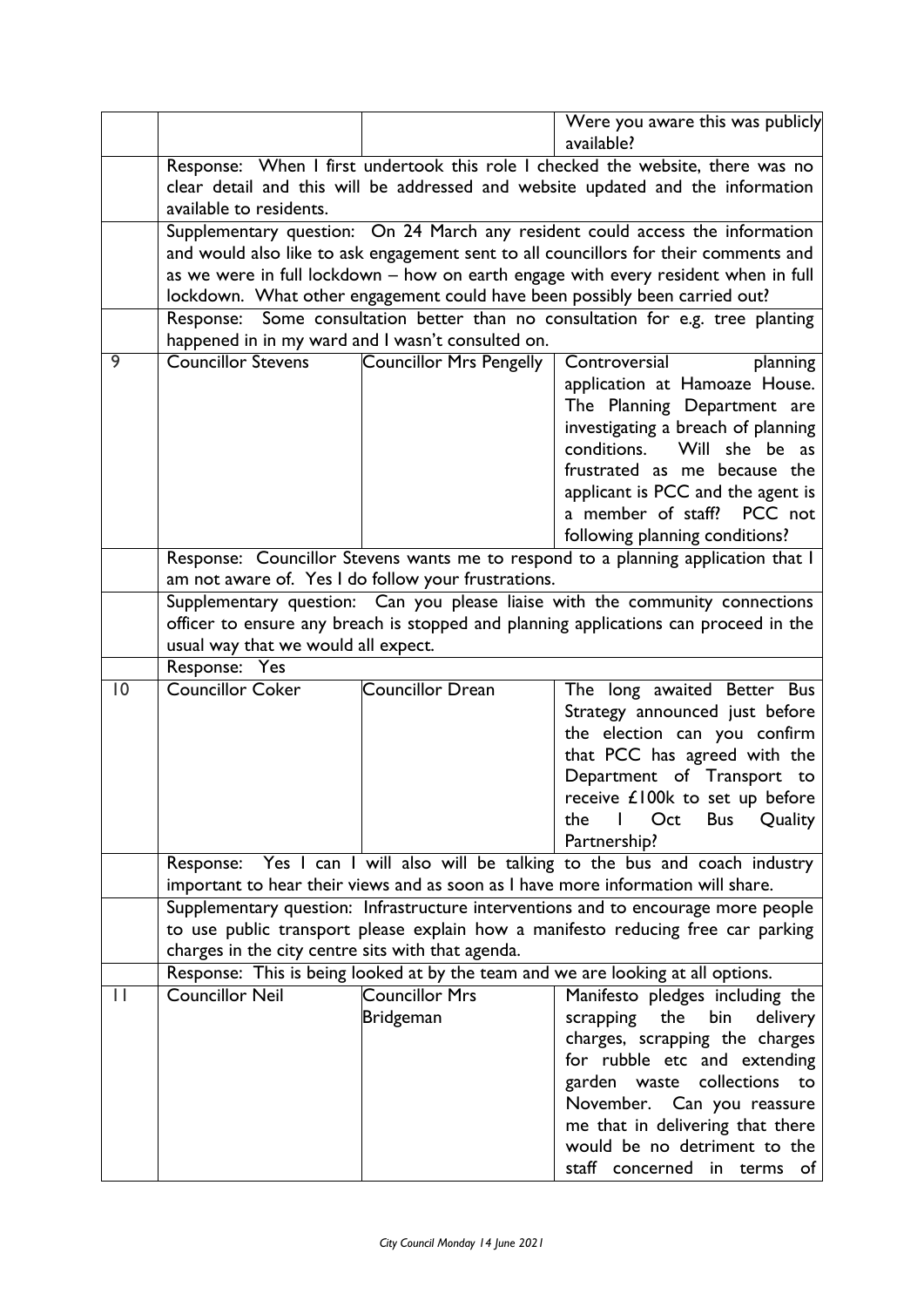|    |                                                                                                                                                                        |                                                          | retention and pay.                                                                                                                                                          |
|----|------------------------------------------------------------------------------------------------------------------------------------------------------------------------|----------------------------------------------------------|-----------------------------------------------------------------------------------------------------------------------------------------------------------------------------|
|    |                                                                                                                                                                        |                                                          | Response: Councillor Mrs Bridgeman thanked Councillor Neil for his question but                                                                                             |
|    | deferred it to Councillor Kelly to respond: Cost implication and efficiencies to be                                                                                    |                                                          |                                                                                                                                                                             |
|    | made up within the service, we pay huge amounts of money to clear our streets of                                                                                       |                                                          |                                                                                                                                                                             |
|    | fly tipping. These decision have been thought through and the benefits for us as a                                                                                     |                                                          |                                                                                                                                                                             |
|    |                                                                                                                                                                        |                                                          | city to be clean and tidy and to allow residents to manage their waste in a                                                                                                 |
|    |                                                                                                                                                                        |                                                          | responsible manner without being penalised. There are no plans to reduce                                                                                                    |
|    |                                                                                                                                                                        |                                                          | manpower at Chelson Meadow but pay bandings would be addressed because part of                                                                                              |
|    |                                                                                                                                                                        | the role that was undertaken no longer takes place.      |                                                                                                                                                                             |
|    |                                                                                                                                                                        |                                                          | Supplementary question: Charges now been scrapped do you think it is ok for                                                                                                 |
|    |                                                                                                                                                                        |                                                          | somebody living in rented flat who no access to garden to be paying a contribution to                                                                                       |
|    | landscaping project or doing their kitchen up?                                                                                                                         |                                                          |                                                                                                                                                                             |
|    |                                                                                                                                                                        |                                                          | Response: There are services I don't use and certain services I do use. We all pay                                                                                          |
|    |                                                                                                                                                                        |                                                          | our council tax to access services and council tax paid by all covers a multitude of                                                                                        |
|    |                                                                                                                                                                        |                                                          | services which are used by some. Having a city that is a clean place to visit is a                                                                                          |
|    | benefit.                                                                                                                                                               |                                                          |                                                                                                                                                                             |
| 12 | <b>Councillor Singh</b>                                                                                                                                                | <b>Councillor Mrs</b>                                    | Credit to you 9 days into the job                                                                                                                                           |
|    |                                                                                                                                                                        | <b>Bridgeman</b>                                         | asking you have a look at the                                                                                                                                               |
|    |                                                                                                                                                                        |                                                          | Legacy Labour left behind in                                                                                                                                                |
|    |                                                                                                                                                                        |                                                          | Drake Ward - what reassurance                                                                                                                                               |
|    |                                                                                                                                                                        |                                                          | can you give me to clear up the                                                                                                                                             |
|    |                                                                                                                                                                        |                                                          | mess that Plymouth Labour left                                                                                                                                              |
|    |                                                                                                                                                                        |                                                          | behind?                                                                                                                                                                     |
|    |                                                                                                                                                                        |                                                          | Response: Thank you for acknowledging the fact that I walked the ward with you.<br>The first thing I notice the lack of recycling bins and never seen so much, fly tipping, |
|    |                                                                                                                                                                        |                                                          | weeds and was already on the case and will happily visit the area again. Councillor                                                                                         |
|    |                                                                                                                                                                        |                                                          |                                                                                                                                                                             |
|    | Rennie objected to the comments made by Councillor Mrs Bridgeman. Councillor                                                                                           |                                                          |                                                                                                                                                                             |
|    | Mrs Bridgeman apologised to Councillor Rennie and but was saying what she had<br>seen.                                                                                 |                                                          |                                                                                                                                                                             |
|    |                                                                                                                                                                        |                                                          |                                                                                                                                                                             |
|    | Supplementary question: The truth is hurtful and offensive because it is what it is and<br>you speak as you see. Some of the residents have asked to have CCRTV in the |                                                          |                                                                                                                                                                             |
|    | Drake Ward for the high refuse areas.                                                                                                                                  |                                                          |                                                                                                                                                                             |
|    |                                                                                                                                                                        |                                                          | Response: That is not within my portfolio but will investigate that in the future.                                                                                          |
|    |                                                                                                                                                                        | Councillor Riley should be able to answer that question. |                                                                                                                                                                             |
| 3  | <b>Councillor Stevens</b>                                                                                                                                              | <b>Councillor Smith</b>                                  | The opposition lead should be                                                                                                                                               |
|    |                                                                                                                                                                        |                                                          | briefed<br>the<br>planning<br>on                                                                                                                                            |
|    |                                                                                                                                                                        |                                                          | committee agenda once it made                                                                                                                                               |
|    |                                                                                                                                                                        |                                                          | Agenda<br>public.<br>has<br>been                                                                                                                                            |
|    |                                                                                                                                                                        |                                                          | published today and I have not                                                                                                                                              |
|    |                                                                                                                                                                        |                                                          | been briefed. Can Councillor                                                                                                                                                |
|    |                                                                                                                                                                        |                                                          | Smith distinguished the cross                                                                                                                                               |
|    |                                                                                                                                                                        |                                                          | party working that I<br>have                                                                                                                                                |
|    |                                                                                                                                                                        |                                                          | established and ensure that not                                                                                                                                             |
|    |                                                                                                                                                                        |                                                          | only the ruling party is briefed?                                                                                                                                           |
|    |                                                                                                                                                                        |                                                          | Response: I will explore this with the team and will come back to you. I didn't                                                                                             |
|    | realise that this happened before.                                                                                                                                     |                                                          |                                                                                                                                                                             |
|    | Supplementary question: It wasn't a criticism of the new Chair but I am happy to                                                                                       |                                                          |                                                                                                                                                                             |
|    | accept her answer today and will hold her to account if this not taken further.                                                                                        |                                                          |                                                                                                                                                                             |
| 4  | Councillor Loveridge                                                                                                                                                   | Councillor Drean                                         | During the months of August                                                                                                                                                 |